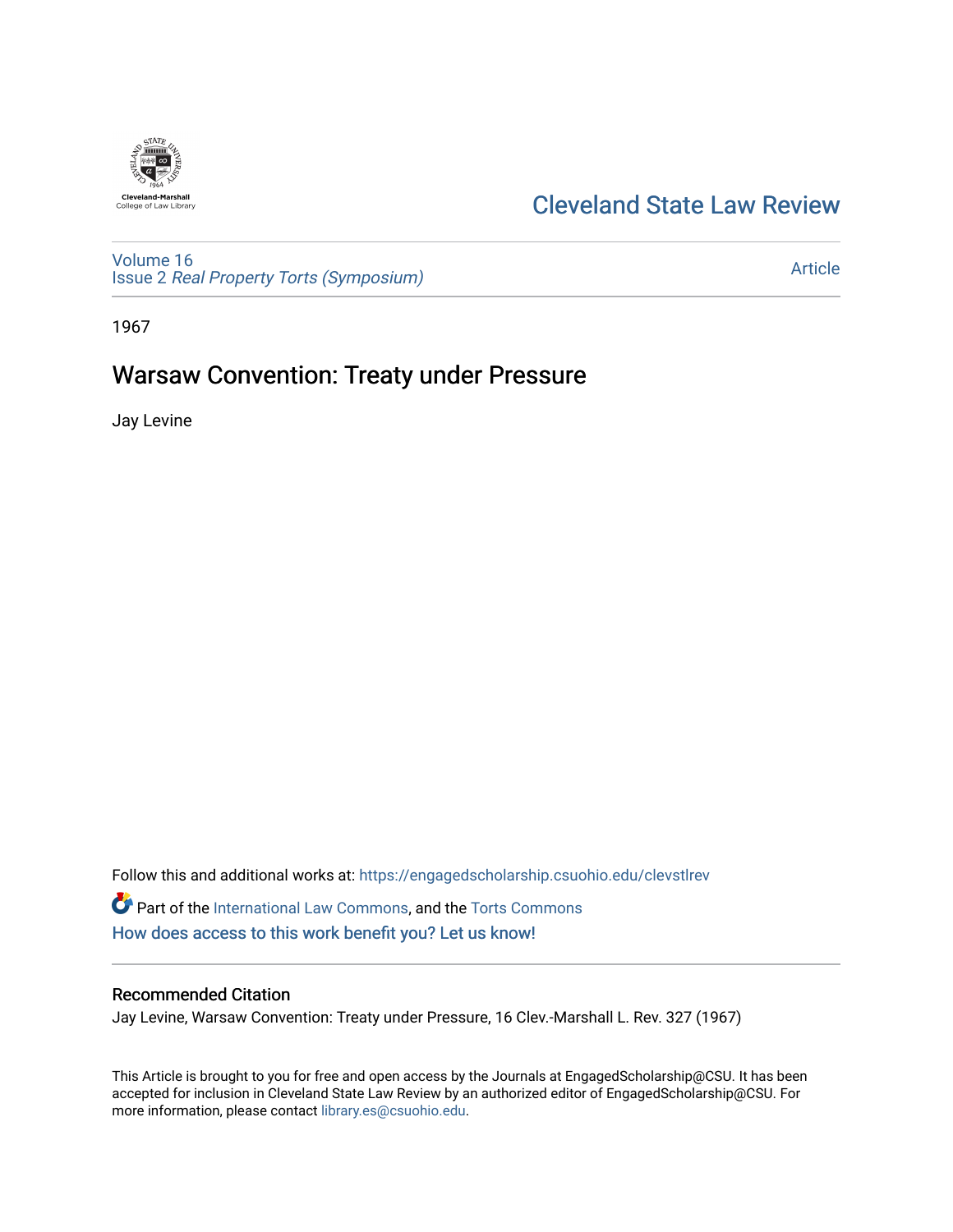## *Warsaw Convention: Treaty Under Pressure*

## *Jay Levine\**

**T HE** MAJOR UNITED **STATES** and foreign airlines have agreed' to absolute liability for provable damages up to \$75,000 for injury or death of passengers on Warsaw Convention<sup>2</sup> flights to, from, or stopping in, the United States. For the vast majority of Americans on international flights, the Agreement disposes of the Convention's liability limit of \$8,300.<sup>3</sup> And the Lisi opinion<sup>4</sup> of the Second Circuit may make the Convention a dead letter for accidents occurring before the Agreement.

### Strains **in the Warsaw Convention**

Drafted in 1929, the protection of a foundling airline industry was a primary objective of the Convention. But the fostering of international air commerce also required some inducement to travelers. The Convention reconciled competing considerations:

- a. by creating a presumption of carrier liability; **5**
- b. by making it very diffcult to rebut the presumption (to do so, the carrier must show that it had taken all necessary measures to avoid the damage or that it was impossible to have done so); **6**
- c. by limiting this presumptive liability to \$8,300; **<sup>7</sup>**
- d. by voiding any contractual lowering of this limit,<sup>8</sup> and
- e. by imposing a burden on the claimant to prove wilful misconduct to recover in excess of the limit.9

At the Hague in 1955, twenty-six countries signed an amendatory Protocol<sup>10</sup> to the Convention. The United States participated in the conference but did not sign the Protocol until 1956. The Protocol doubled the liability limit to \$16,600,11 fostered the illusion that recoveries in

<sup>\*</sup> Practising Law Institute (New York City), Education Publications Editor; member of the New York Bar.

**<sup>1</sup>** Agreement **C.** A. B. 18900; **C.** A. B. Order No. E-23680, 31 Fed. Reg. 7302 (1966).

**<sup>2</sup>** 49 Stat. 3000, T. S. **876** (1934).

*<sup>3</sup> Id.,* Article 22(1).

<sup>4</sup> Lisi v. Alitalia-Linee Aeree Italiane, Docket Nos. 30543-4-5-6-7, 2d Cir., Dec. 16, 1966, 9 CCH Av. L. Rep. § 18,374, affirming 253 F. Supp. 237 (S. D. N. Y. 1966), petition for rehearing in banc filed Dec. 29, 1966.

**<sup>5</sup>** Warsaw Convention, Article 17, *supra,* n. 2.

**<sup>6</sup>***Ibid.,* Art. 20 (1), *supra,* n. 2.

*<sup>7</sup> Id.,* Art. 22 (1), *supra,* n. 2.

*<sup>8</sup>* Id., Art. 23, *supra,* n. 2.

*<sup>9</sup> Id.,* Art. 25, supra, n. 2.

**<sup>10</sup>**The text of the Protocol may be found in 2 **CCH** Av. L. Rep. §§ 27, 101-128.

**<sup>11</sup>**Hague Protocol, Article XI, *supra,* n. 10.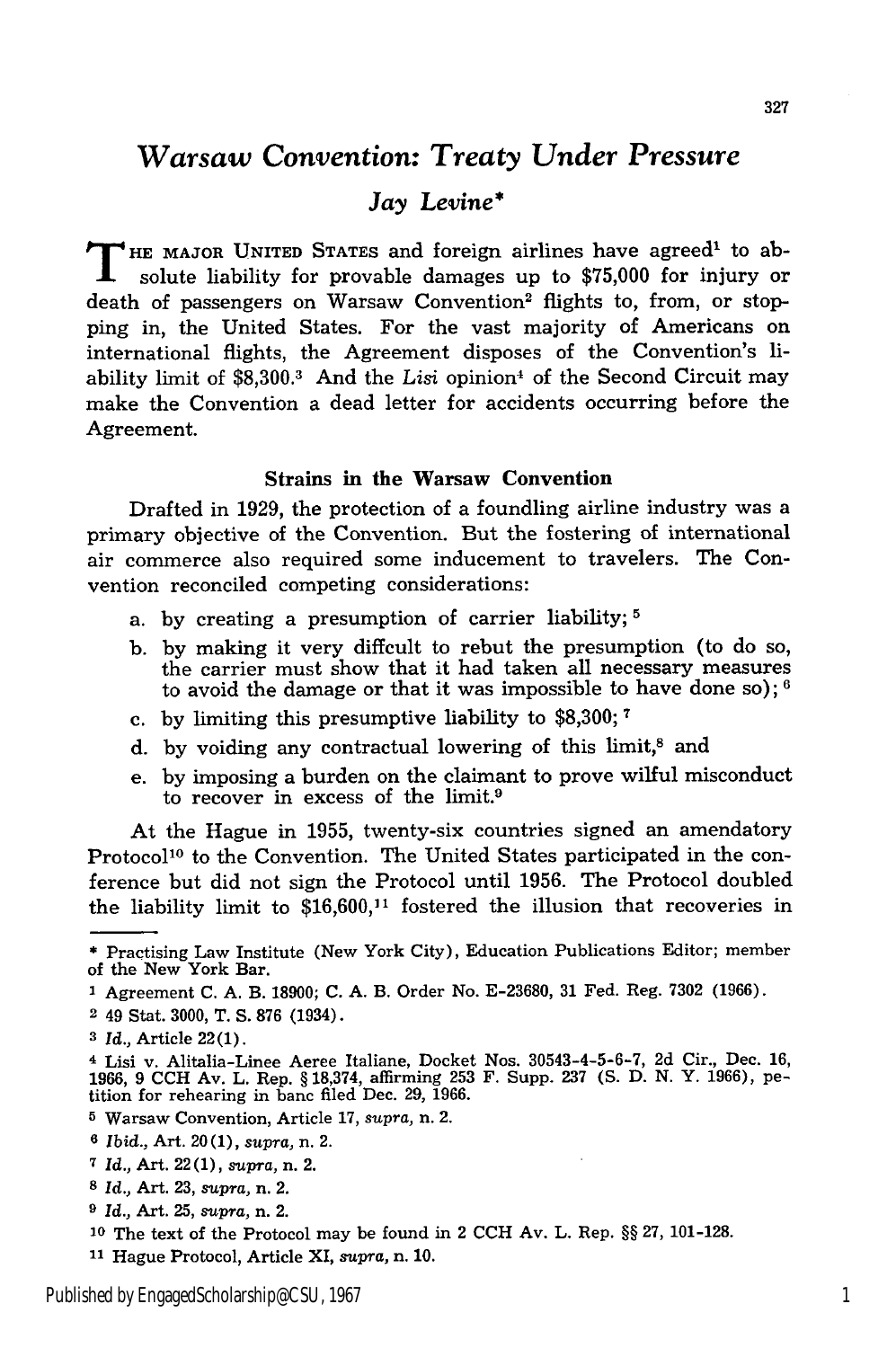the United States might go as high as \$25,000,12 and endorsed a rigid interpretation of wilful misconduct.<sup>13</sup> The Protocol came into force, among those countries that ratified it, on August 1, 1963.

We have never ratified the Protocol. Our desire for a higher limit had been a major reason for invoking the conference at the Hague, and our representatives had urged a figure higher than that settled upon. The Administration was irresolute in presenting the Protocol to the Senate and recommended ratification only if coupled with federal legislation providing for automatic compulsory insurance of an additional \$50,000 for each passenger.

The Senate Foreign Relations Committee was even less impressed by the Protocol. It recommended that if the insurance legislation did not pass the Congress by the time of adjournment in 1965, the State Department should withdraw from the Warsaw Convention.

Congress did not act on the compulsory insurance legislation in 1965. The State Department, threatening denunciation of the Convention, tried to persuade the U. S. lines voluntarily to increase their limits to \$100,000. They would not do so. With more brass than the carriers expected, the State Department then denounced the Convention on November 15, 1965.14 In accordance with the Convention's provision for denunciation,15 ours was to be effective in six months, on May 15, 1966.

The International Civil Aviation Organization, an intergovernmental body, convened in Montreal in February, 1966 to respond to our action. Our representatives opted for amendment of the Warsaw limit to \$100,000 but no figure could be settled upon. Indeed, views on an appropriate limit and on the sufficiency of data upon which to make a decision were so disparate that the conference left little hope of early amendment to the Convention.

On the failure of the ICAO conference, the Director General of the International Air Transport Association, an organization of U. S. and foreign *carriers* engaged in international transport, undertook what

**<sup>15</sup>**Warsaw Convention, Article **39,** *supra,* n. 2.

**<sup>12</sup>***Id.* The Protocol would have permitted a local court to add counsel fees to an award if that were local practice. There was no requirement to do so. Addition of counsel fees is not local practice in the United States in negligence cases.

**<sup>13</sup>**Hague Protocol, Article XIV, *supra,* n. 10. The Protocol would have permitted unlimited liability on a showing that the pilot or other agent acted with intent to cause damage or recklessly and with knowledge that damage would probably result. This was essentially the instruction on wilful misconduct in the Jane Froman case. Froman v. Pan American Airways, 284 App. Div. 935, 135 N. Y. S. 2d 619 (1954), Feave to appeal denied, 308 N. Y. 1050, cert. denied, 349 U. S. 947 (1955). The vitality<br>of this rather strict definition was reaffirmed in Berner v. British Commonwealth<br>Pacific Airlines, Ltd., 346 F. 2d 532 (2d Cir. 1965 14 The Polish Foreign Ministry is the official depository of the Convention. Warsaw Convention, Articles 36-39, *supra*, n. 2. Our denunciation was effected by a note<br>filed with the Ministry by our Ambassador in Warsaw. The text of the note is in<br>Dept. of State Press Release No. 268, 15 Nov. 1965, reprint 303 **(1965).**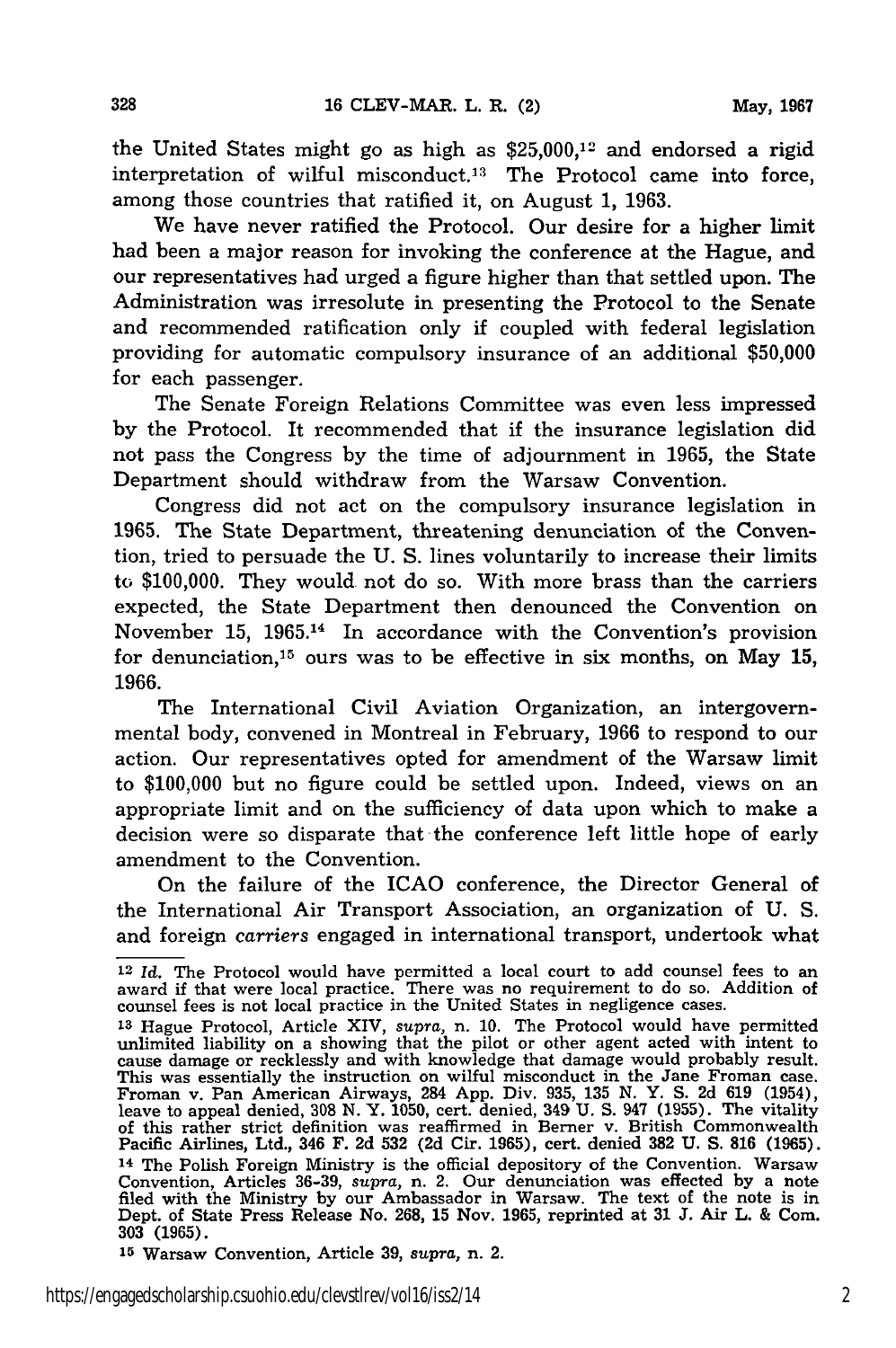could not theretofore be accomplished. By the middle of May, 1966, IATA had secured the consent of 11 U. S. and 17 foreign carriers, and the assurances of others, to an agreement sufficient to warrant the State Department's withdrawal of our denunciation of the Convention. On May 14, 1966, one day before the denunciation would have been effective, we withdrew it.<sup>16, 17</sup>

#### Vitamin Therapy

The Agreement<sup>18</sup> builds upon the scope of the Convention, which scope depends on the places listed on the passenger ticket.<sup>19</sup> The Convention applies if the place of departure or a place of destination are airports within two countries that adhere to the Convention,<sup>20</sup> even if there is a stop within a non-adherent or if the ticket provides for further transit on to a non-adherent. This further transit may be on another carrier. The Convention also applies to a round trip ticket for passage from an adherent, to a non-adherent, and back again.<sup>21</sup> It would not apply to a round trip starting in a non-adherent, going directly to an adherent and also returning non-stop to the non-adherent.

The Agreement applies to transportation within the scope of the Convention in which a point in the United States is an agreed starting point, termination point or stopping point. **A** host of flight arrangements involving the Convention and the Agreement may be summarized as follows:

- a. An entire flight ticketed between the United States and another Warsaw adherent, with either as the point of origin or destination, even with stops in a non-adherent.
- b. An entire flight ticketed to include the United States and another Warsaw adherent as a segment of the flight, even if the ticket points start from, and/or continue on to, a non-adherent to Warsaw.
- c. A round trip ticket from the United States to and from a nonadherent (but not a round trip from the non-adherent, to the United States, and back again).

**<sup>16</sup>**Withdrawal was also effected by a note filed by our Ambassador in Warsaw with the Polish Foreign Ministry. The text of the note is in Dep't State Press Release No. 110, 13 May 1966, reprinted at **32** J. Air L. & Com. 247 (1966).

**<sup>17</sup>** A thorough study of the history of the U. S. relationship to the Warsaw Convention and of its efforts to improve the liability limit leading to the 1966 inter-airline agreement, is in Lowenfeld and Mendelsohn, the United States and the Warsaw Convention, 80 Harv. L. Rev. 497-602 (1967). A shorter treatment through the de-<br>nunciation is in Kriendler, The Denunciation of the Warsaw Convention, 31 J. Air<br>L. & Com. 291 (1965) and, for events thereafter and through denunciation, press releases of the State Department reprinted at **32 J.** Air L. & **Com.** 243 (1966).

**<sup>18</sup>**Agreement **C.** A. B. 18900, *supra,* n. 1.

**<sup>19</sup>**Warsaw Convention, Article 1, supra, n. 2.

**<sup>20</sup>**For a list of Warsaw adherents, see 2 **CCH** Av. L. Rep. § **27, 053.**

**<sup>21</sup>***E.g.,* Glenn v. Compania Cubana de Aviacion, S. **A.,** 102 F. Supp. 631 **(S.** D. Fla. **1952)** (round trip from U. S. to Cuba, a non-adherent).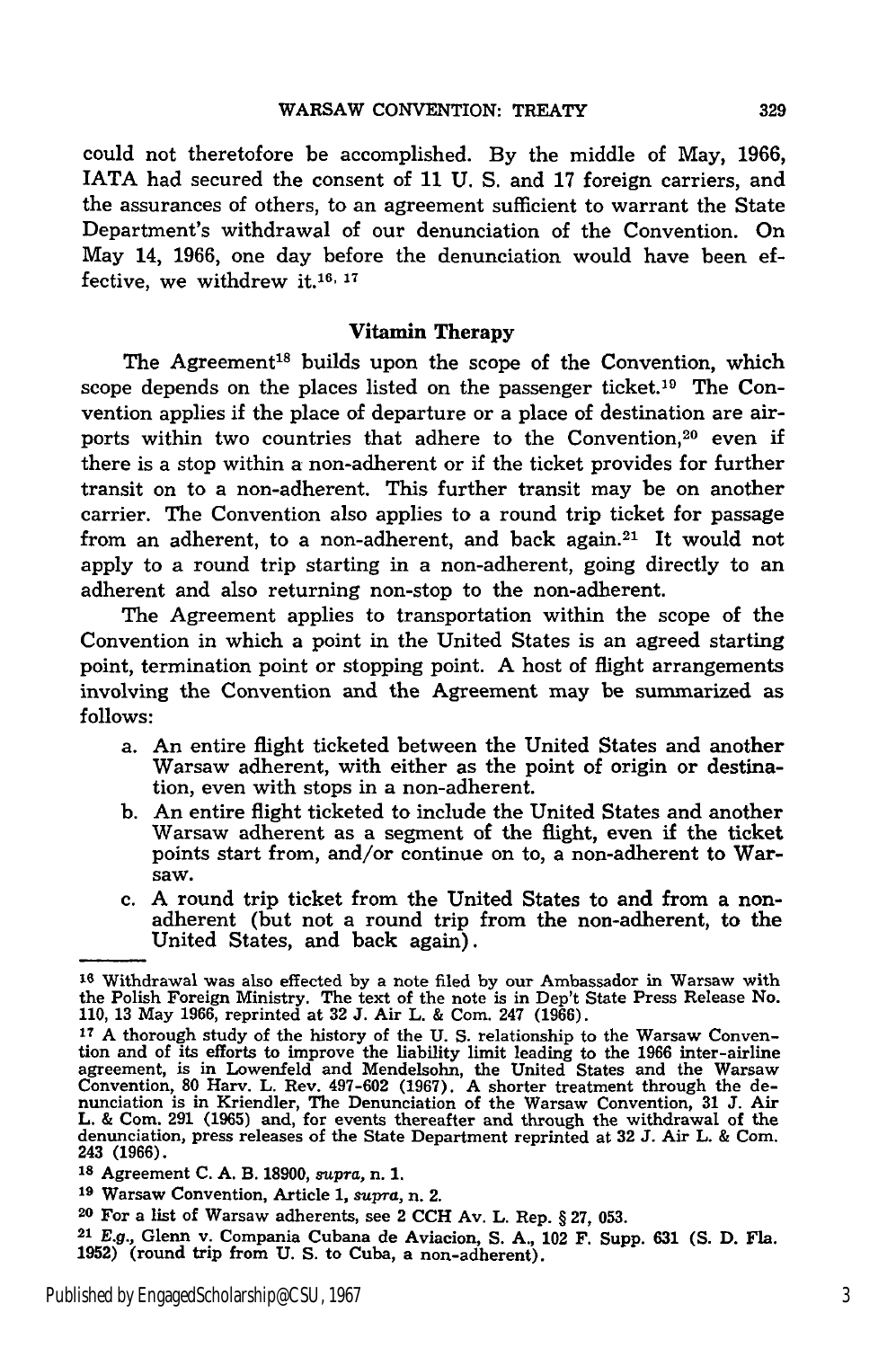Airline ticket offices generally have authority to provide, on their own ticket form, for connecting or return flights on another carrier. Both the Convention<sup>22</sup> and the Agreement contemplate this practice. Also, it should be noted that the scope of the Convention and of the Agreement depend upon the points of origin, destination, or stops of a flight, not on the nationality of the carrier<sup>23</sup> or of the passenger.

As to liability limit, each signatory agrees to \$75,000 including legal fees and costs of litigation for death, wounding or other bodily injury. For jurisdictions where separate award is made of counsel fees and costs, the limit is \$58,000. This dichotomy will have little practical significance in the United States. Counsel fees are not awarded separately in crash cases.

The absolute nature of liability is effected by another provision of the Agreement: the carrier may not raise, in a case of death, wounding, or other bodily injury, its Warsaw defense that it has taken all necessary measures to avoid the accident or that it was impossible to do so. Nothing within the Agreement, however, is to affect the rights and liability of the carrier with regard to any claim brought by, or in respect to any person who wilfully causes damage which results in death, wounding or other bodily injury of, a passenger.

The Warsaw Convention allows a contributory negligence defense. 24 Its provision for such defense is not referred to in the Agreement, and the reservation respecting the saboteur is not a limitation on such defense. This defense would also be available against the saboteur who is on the plane but not if the saboteur is not a passenger. It is the latter possibility, although not exclusively, that prompted the Agreement's reservation respecting sabotage.<sup>25</sup> The reservation does not bar claimants having no relation to the saboteur.

Each signatory further agrees, on delivery of the ticket, to furnish to each passenger affected by the Convention, a notice in at least 10 point type (this page is 10-point type) of the limit of the Convention and of the higher limit of the Agreement. The notice may be (i) printed on the ticket, (ii) on a piece of paper placed with the ticket in the ticket envelope or attached to the ticket or (iii) on the ticket envelope.

Every signatory is also to keep at its ticket counters an up-to-date list of all other signatories. The Convention confines liability for death or personal injuries to the carrier performing the leg of the journey on

<sup>22</sup> Warsaw Convention, Article 30(1), *supra,* n. 2.

**<sup>23</sup>**E.g., Glenn v. Compania Cubana de Aviacion, S. A., *supra,* n. 21. Of course, only the Convention was involved in this case. 24 Warsaw Convention, Article 21, *supra,* n. 2.

**<sup>25</sup>** Comments of the United States of America, Panel of Experts on Limits for Passengers under the Warsaw Convention and the Hague Protocol, September 30, 1966 (hereinafter, *Comments).* This document was prepared for a meeting of the Inter-national Civil Aviation Organization in January, 1967. The ICAO will publish the documents prepared for the meeting.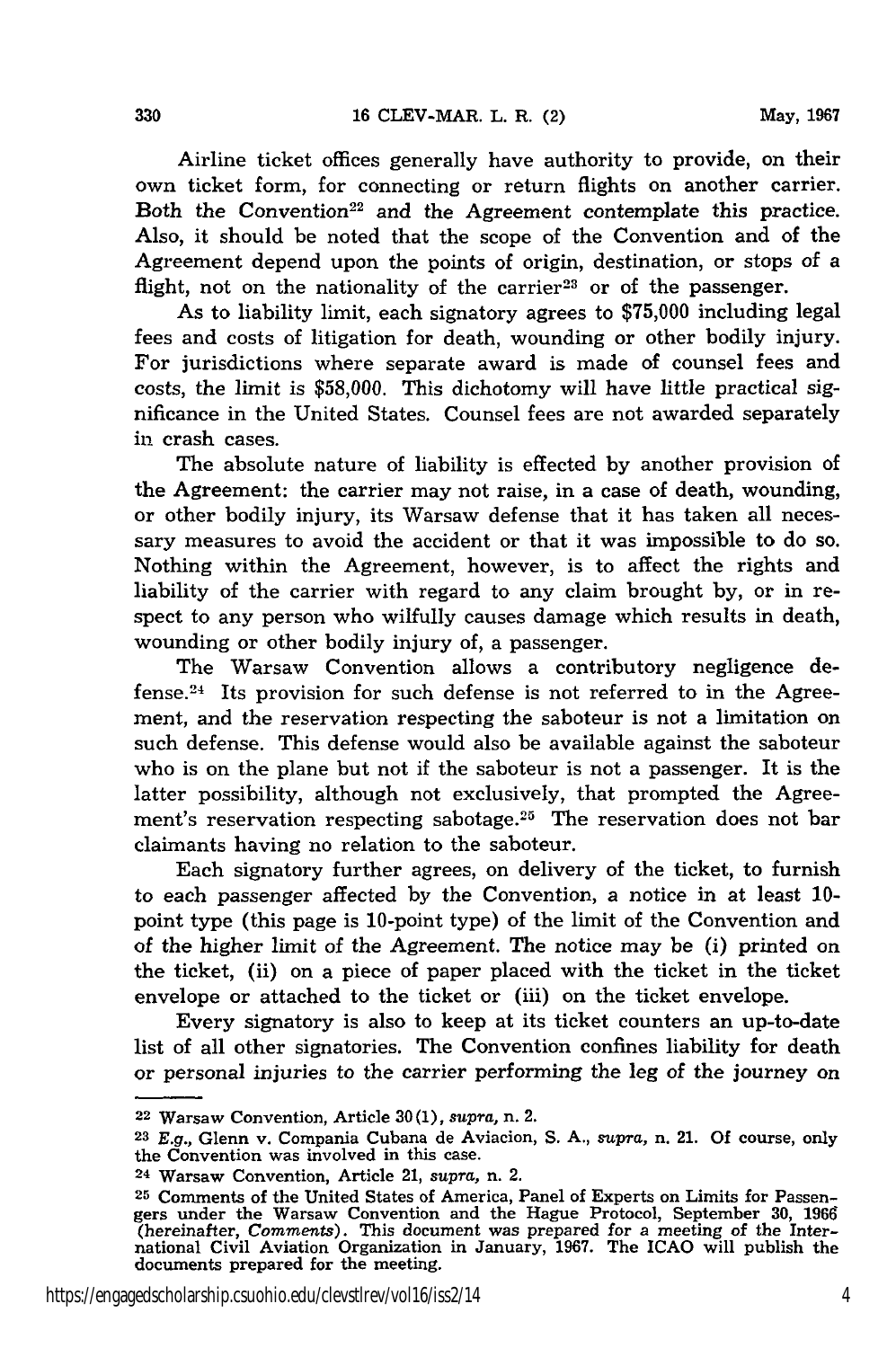which the accident occurs.<sup>26</sup> A passenger who must connect with, or return on, another line and wishes to make one ticket arrangement covering his entire trip will be able to see if that other line subscribes to the Agreement. Withdrawal from the Agreement is to be on twelve months' notice to the C.A.B. and the other signatories.

Each signatory was to incorporate the Agreement into its tariffs, effective May 16, 1966, filed with the C.A.B. or with any other government. The liability limitation in the Convention authorizes variation upward by agreement between the carrier and the passenger. $27$ Whether on the theory (a) that filed tariffs are incorporated in an agreement between the carrier and the passenger as evidenced by the ticket or (b) that the passenger is the beneficiary of an inter-line agreement, it is this authorization upon which the raising to the \$75,000 limit may be founded.

Inter-airline agreements must be filed for review and approval with the C.A.B.,<sup>28</sup> and the Agreement was conditioned on such approval. The Board approved on May 13, 1966.<sup>29</sup> In doing so, it provided that any carrier could become a party to the Agreement by filing a counterpart with the Board. The signatories climbed from 28 in May, 1966 to 80 in December.<sup>30</sup> Delta, National and United had agreed to everything except the waiver of the Warsaw defense respecting the taking of all possible measures. They too have now also agreed not to raise this defense. A few carriers have not signed the Agreement but have filed tariffs incorporating its essential provisions. If they seek some advantage by this course, it may be quicker withdrawal from the arrangement.31

The time period of the Convention's application to accidents-on board the aircraft or in any of the operations of embarking or disembarking<sup>32</sup>—is not changed by the Agreement.

The Agreement makes no change in the Convention's system for baggage and cargo. For checked baggage and cargo, a conventional declared value system is employed as to damages. Unless the shipper declares the value and pays increased freight charges based on evaluation, a limit of liability of about \$7.50 per pound applies to checked baggage and cargo.3' Liability is also presumed for checked baggage and

**3'** *Ibid.,* Art. 22(2), *supra,* n. 2.

**<sup>26</sup>**Warsaw Convention, Article 30(2), *supra,* n. 2.

**<sup>27</sup>***Ibid.,* Art. 22(1), *supra,* n. 2.

**<sup>28</sup>**Federal Aviation Act of 1958, § 412; 49 U. S. C. § 1382.

**<sup>29</sup>**C. A. B. Order No. E-23680, 31 Fed. Reg. 7302 (1966).

**<sup>30</sup>**A list of carriers that have signed the Agreement may be found at 2 CCH Av. L. Rep. § 27, 130.

**<sup>31</sup>**Tariff amendments must be filed at least thirty days before their effective date. 14 C. F. R. § 221. 160(a).

**<sup>32</sup>**Warsaw Convention, Article 17, *supra,* n. 2.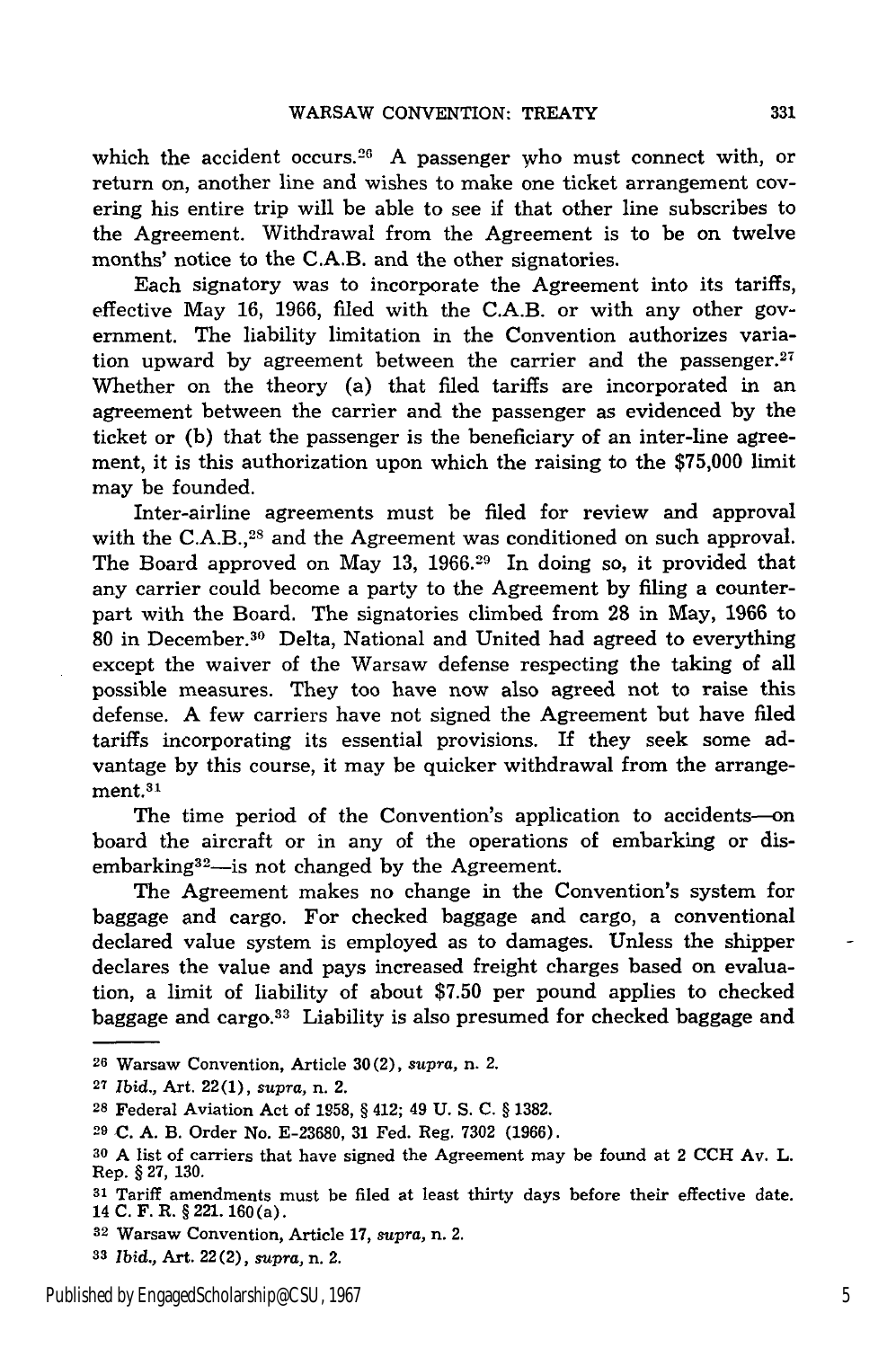cargo. $34$  The carrier again has the defense that it took all necessary measures to avoid the damage or that it was impossible to take such measures. 35

For what the passenger carries aboard himself, the limit of liability is approximately \$330 per passenger regardless of the weight of the items.<sup>36</sup> There is no treaty presumption of liability for what the passenger carries aboard. However, it is generally impossible to reconstruct what the passenger checked or carried aboard.

As to goods and baggage, without distinguishing as to whether they are checked or unchecked, but not as to personal injuries or death, the Convention relieves the carrier from *respondeat superior* liability for piloting or navigation errors, provided that in all other respects, the carrier took all necessary measures to avoid the damage. $37$ This defense is virtually inactive.

The Agreement reverses a disparity in application that had been a telling argument against the Convention. Suppose two passengers are on a Cleveland to New York flight, but the ticket of one provides for continuation on to London. Suppose further, an accident occurs before reaching New York. The \$8,300 limit of the Convention would have bound the passenger going to London, but not the one going only to New York.38

Now, the disparity will appear in a modified form. A passenger flying from, say, Rome to London, involved in an accident between those cities, will be bound by the Convention. His fellow passenger carrying a ticket for passage to New York may assert the Agreement.

The Agreement does not protect a person flying one way from the United States to a country that does not adhere to the Convention unless the ticketed stop is an airport within an adherent country, even if the carrier has signed the Agreement. As such passage is not international transportation within the meaning of the Convention, it is not covered by the Agreement. A few of the signers of the Agreement are carriers of nations that do not adhere to the Convention. Their signing does not bring their country within the Warsaw system. A one-way non-stop ticket between the United States and their home country would not be covered by the Agreement.

Nor, obviously, does the Agreement protect a passenger on a carrier that is not a signatory even if the flight is within the scope of the Convention and the Agreement. The number of non-signers should decline. The fact that each signatory to the Agreement has a list of all other

**<sup>34</sup>***Id.,* Art. **18(1),** *supra,* n. 2.

**<sup>35</sup>***Id.,* Art. **20(1),** *supra,* n. 2.

**<sup>36</sup>***Id.,* Art. 22 **(3),** *supra,* n. *3.*

**<sup>37</sup>***Id.,* Art. 20 (2), supra, n. 2.

*<sup>38</sup> E.g.,* Winsor v. United Air Lines, Inc., **153** F. Supp. 244 **(E. D. N.** Y. **1957).**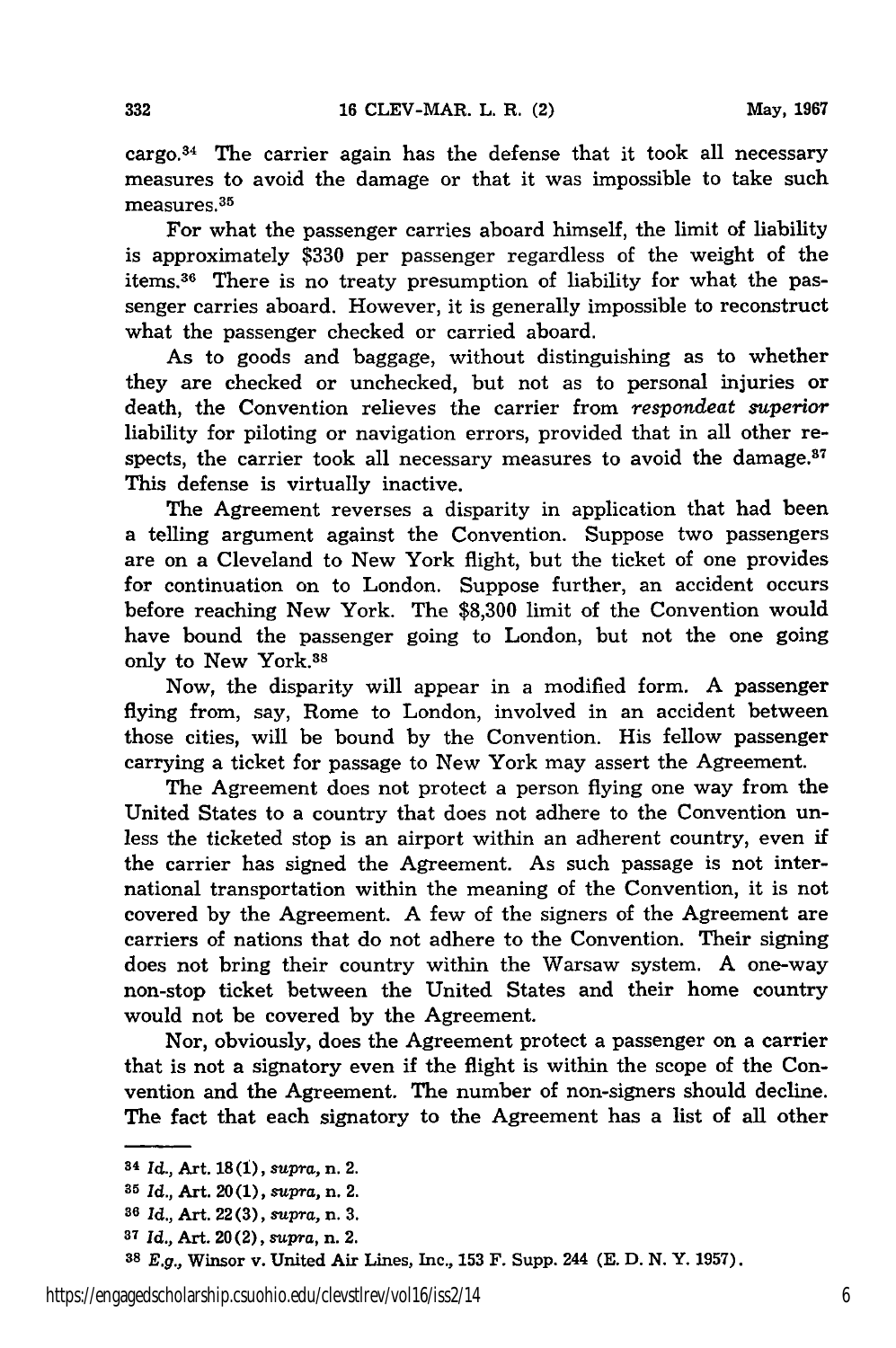signatories will induce signing to secure inter-line business. Also, the carriers are required to keep a poster notice on their ticket counters to the effect that the Warsaw Convention, and its limit of liability, may apply to a passenger's projected trip.39 The C.A.B. is considering a different counter notice for the carriers that have signed.<sup>40</sup> Finally, on applications for renewal of foreign air carrier permits, the Board Counsel is taking the position that renewal be conditioned on signing the Agreement.

Americans travelling between two foreign countries on a ticket that does not include a point in the United States as origin, destination, or stopping place are not protected by the Agreement. Their flight may be subject to the Convention, if ticketed within its scope, to the Hague Protocol if between two adherents to that amendment of the Convention, or to neither.

Ironically, the passenger on a flight not covered by the Convention, the Hague Protocol, or the Agreement, may be the best protected. Sufficient contacts with a state with no limitation of liability may exist to permit enforcement of that state's cause as opposed to a possible limited cause of the locale of the accident. Many foreign causes incorporate the Warsaw and Hague limits and their presumption of liability.<sup>41</sup> Forsaking such a foreign cause for one of a U. S. state entails forsaking the presumption. But if plaintiff can present no explanation of the accident, he can fall back on the doctrine of *res ipsa loquitur* which affords an inference of negligence that would at least get him to the jury.<sup>42</sup>

However, if the cause settled upon by the significant contacts approach is itself limited, the limit may not give way to a policy of the forum against enforcing limitations. The federal courts have held that New York's policy against limits43 will not give way to the limit of the appropriate foreign cause in a death action brought by non-residents<sup> $44$ </sup> or in a personal injury action brought even by a New Yorker.45 In a

**<sup>39</sup>**14 **C.** F. R. **§ 221. 175.**

**<sup>40</sup>** 31 Fed. Reg. 12573.

<sup>41</sup> Tables summarizing the principles of foreign causes are in International Civil Aviation Organization, Special ICAO Meeting on Limits for Passengers under the Warsaw Convention and the Hague Protocol, Vol. II-Documents, at pp. 29-50 (1966). ICAO Doc. No. 8584-LC/154-2.

<sup>42</sup> Lowenfeld and Mendelsohn, the United States and the Warsaw Convention, 80 Harv. L. Rev. 497, 521-2 (1967). However, defendants have fared well when plaintiffs have had to depend on res ipsa loquitur in air crashes. Sand, Air Carriers' Limitation of Liability and Air Passengers' Accident Compensation under the War- saw Convention, 28 **J.** Air L. & Com. 260, 262 (1962).

**<sup>43</sup>**Kilberg v. Northeast Airlines, Inc., 9 N. Y. 2d 34, 172 N. E. 2d 526, 211 N. Y. S. 2d 133 (1961).

<sup>44</sup> Campbell v. Trans-World Airlines, Inc., 9 CCH Av. L. Rep. § 18, 223 **(S.** D. N. Y. 1965), affirmed Jan. 12, 1966 (2d Cir.), cert. denied, 385 U. **S.** 824 (1966) (Limit of New Mexico death statute enforced against non-residents of New York).

**<sup>45</sup>**Ciprari v. Servicos Aereos Cruzeiro do sul, S. A., 359 F. 2d 855 (2d Cir. 1966), affirming 245 F. Supp. 819 **(S.** D. N. Y. 1965). (Brazilian limit enforced against New Yorker on business flight within Brazil.)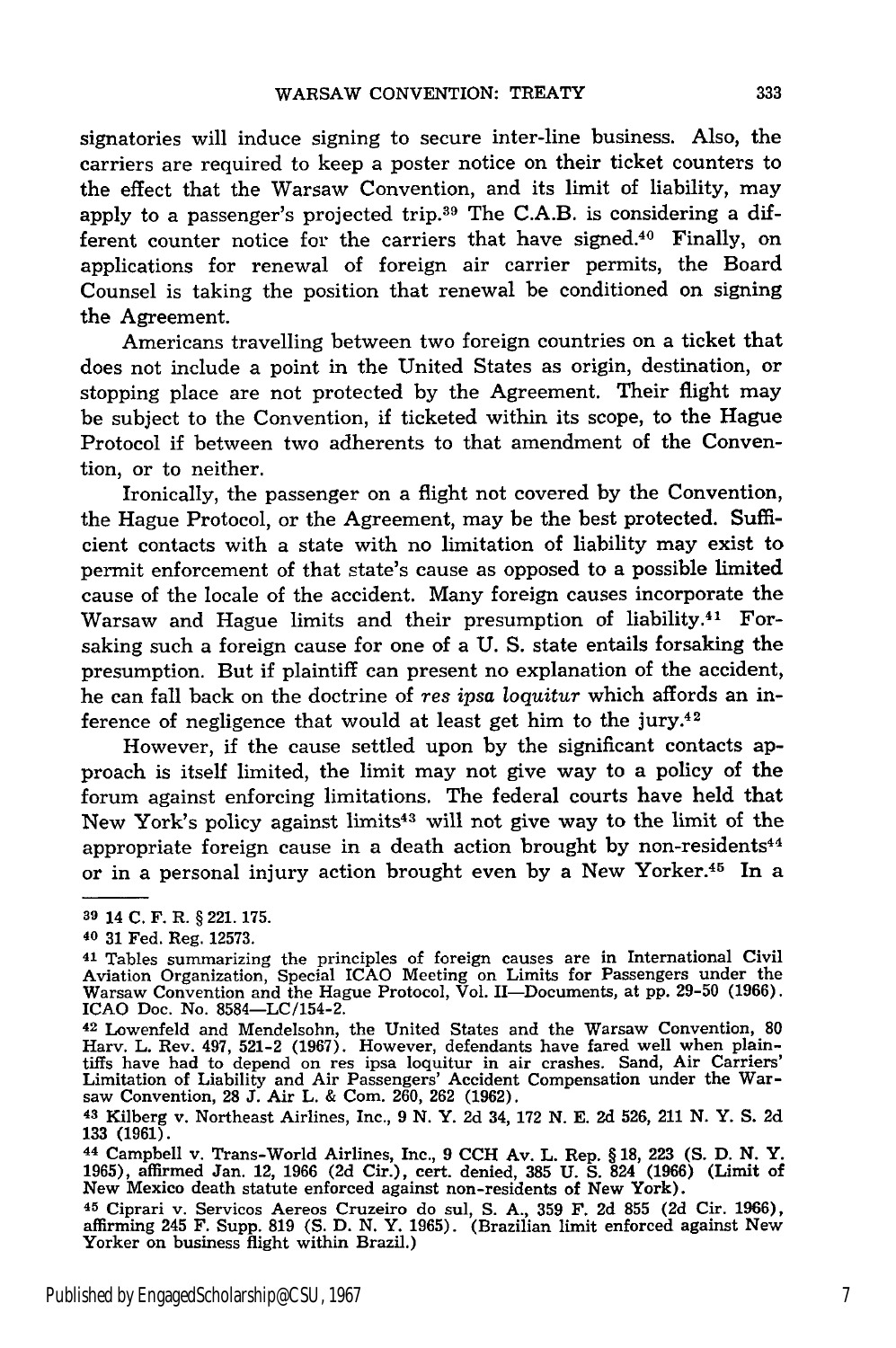death action by a New Yorker his domicile and the interest of New York in the administration of his estate would be strong factors in inducing selection of New York's unlimited cause in the first place.<sup>46</sup>

The passenger on a flight governed by the Convention or the Protocol, but not the Agreement, would be better protected had we not withdrawn our denunciation of the Convention. Although varied in many of its applications by the Agreement, it remains, as a treaty to which we adhere, part of the supreme law of the land. Its limits take precedence over state damage rules or policies. Constitutional attacks on the Convention's limit as a deprivation of property without due process, 47 as a denial of the right to jury trial4s and as in excess of the treaty making power<sup>49</sup> have been tried without success.<sup>50</sup>

As to causes governed by the Agreement, the C.A.B. calculates that its \$75,000 limit is sufficient for 76 per cent of airline passengers or their representatives.<sup>51</sup> To establish absolute liability, the pleading would have to allege:

- a. that the airport locations on the ticket invoke the Convention;
- b. that one of the locations-of starting point, destination or stopping place-is within the United States; and
- c. that an accident occurred within flight or in the course of embarking or disembarking.

Writing in the *ABA Journal,52* Milton G. Sincoff, a member of a firm that has been prominent in the development of air crash injury law, then recommends a motion for summary judgment on the sole issue of liability, where available under local practice, leaving only the issue of damages for trial. Where damages are greater than \$75,000, Mr. Sincoff recommends a second cause of action alleging wilful misconduct. The ensuing procedure would again be a motion for summary

**<sup>51</sup>**Comments, *supra,* n. 25.

**52** Sincoff, Absolute Liability and Increased Damages in International Aviation Accidents, **52** A. B. A. **J.** 1122 (1966).

<sup>46</sup> Long v. Pan American World Airways, 16 N. Y. 2d 337, 213 N. E. 2d 796, 266 N. Y. S. **2d 513** (1965). In Long, a plane disintegrated over the Delaware-Maryland border. The wreckage fell in Maryland. Plaintiffs' decedents had been Pennsylvan. ians. New York, as an impartial forum, enforced Pennsylvania's causes as opposed to Maryland's.

**<sup>47</sup>**Indemnity Insurance Co. of North America v. Pan American Airways, 58 F. Supp. 338 (S. D. N. Y. 1944).

**<sup>48</sup>**Pierre v. Eastern Air Lines, **152** F. Supp. 486 (D. C. N. J. 1957).

<sup>49</sup> Indemnity Insurance Co. of North America v. Pan American Airways, *supra,* n. 47. **50** A broad constitutional attack on the Convention on all of these grounds was attempted in nine cases in 1964. But plaintiffs' vehicle was wrong, and the merits were never reached. Plaintiffs moved for the convening of a three-judge court pursuant to **28 U.** S. **C.** §§ 2282 and 2284 to enjoin enforcement of the Convention, which had been or would have been raised in these cases as an affirmative defense. The court ruled that their petitions were lacking in equity and that the Convention as a treaty, did not fit within the term "statute" in 28 U. S. C. §§ 2282 and 2284. Boryk v. Aerolineas Argentinas (and eight other cases), Civil Jury Nos. 64-2718 to 64-2726, S. D. **N.** Y., Sept. 29, 1964, 9 **CCH** Av. L. Rep. § 17, 273.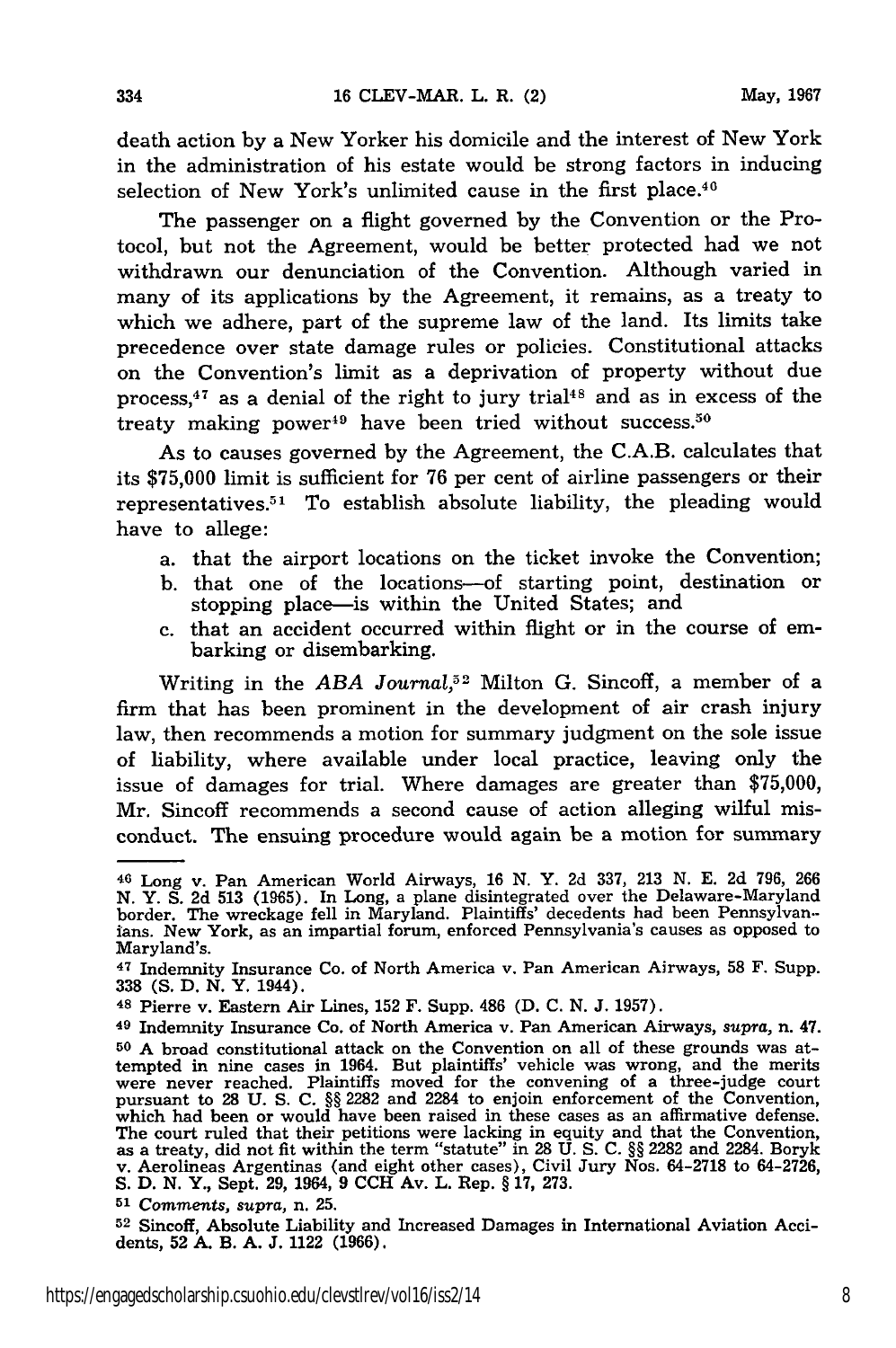judgment on the first cause relating to absolute liability followed by a trial on damages. If the verdict is in excess of \$75,000, that sum would be collected to, in effect, finance a subsequent trial to prove wilful misconduct. Success of this second trial would enable entry of judgment, subject to a credit for whatever has been paid, for the full verdict from the damage trial. Finally, Mr. Sincoff recommends a cause predicated on the carrier's failure to give effective notice of the limits on its liability.

#### **Surgical Therapy**

The Convention requires that notice of its liability terms be placed on the ticket<sup>53</sup> and that a carrier may not accept a passenger without a ticket having been delivered.<sup>54</sup> Failure to comply with either of these provisions entails loss to the carrier of the Convention's provisions limiting or excluding liability.<sup>55</sup> The ticket must be delivered in sufficient time to give the passenger a reasonable opportunity to protect himself, such as by buying flight insurance or staying home.<sup>56</sup> He might also make a special contract with the carrier, but this is never done.

Now, *Lisi* says that the passenger must have actual notice of the liability limitation and that the standard form ticket in use in international transportation since 1957 does not give it.<sup>57</sup> The ticket's mention of the Convention is too small and indistinct, and too confusing, to give notice. $58$ 

Since 1963, all U. S. and foreign carriers have been required by the C.A.B. to give, to each passenger whose flight would be covered by the Convention and would involve departure or destination in the United States, a notice of the Convention in one of the same ways now permitted by the Agreement and also in 10-point type.59 The language of this notice is similar to that dictated in the Agreement. The notice is also to appear, in letters at least one-fourth of an inch high, on a sign at each counter and ticket agency. <sup>60</sup>

*Lisi* arose out of a crash, where tickets were issued in 1960, three years before the C.A.B. regulation for notice. However, the ticket stock in *Lisi* was agreed upon by the International Air Transport As-

**58** The body of the Lisi opinion discusses the size and obscurity of the notice. But a footnote mentions its ambiguity as another ground of inadequacy.

**<sup>59</sup>**14 **C.** F. R. **§ 221. 175.**

**60** Ibid.

**<sup>53</sup>**Warsaw Convention, Article **3(1),** *supra,* n. 2.

**<sup>54</sup>***Ibid.,* Art. 3(2), *supra,* n. 2.

**<sup>55</sup>***Ibid.* The Convention literally imposes this penalty only for failure to deliver a ticket. Lisi, *supra,* n. 4, says that the penalty flows if a ticket is delivered but without the notice.

**<sup>56</sup>**Mertens v. Flying Tiger Line, Inc., 341 F. 2d **851 (2d** Cir.), cert. denied, **382 U. S. 816** (1965); Warren v. Flying Tiger Line, Inc., 352 F. 2d 494 (9th Cir. 1965).

**<sup>57</sup>**Lisi v. Alitalia, *supra,* n. 4.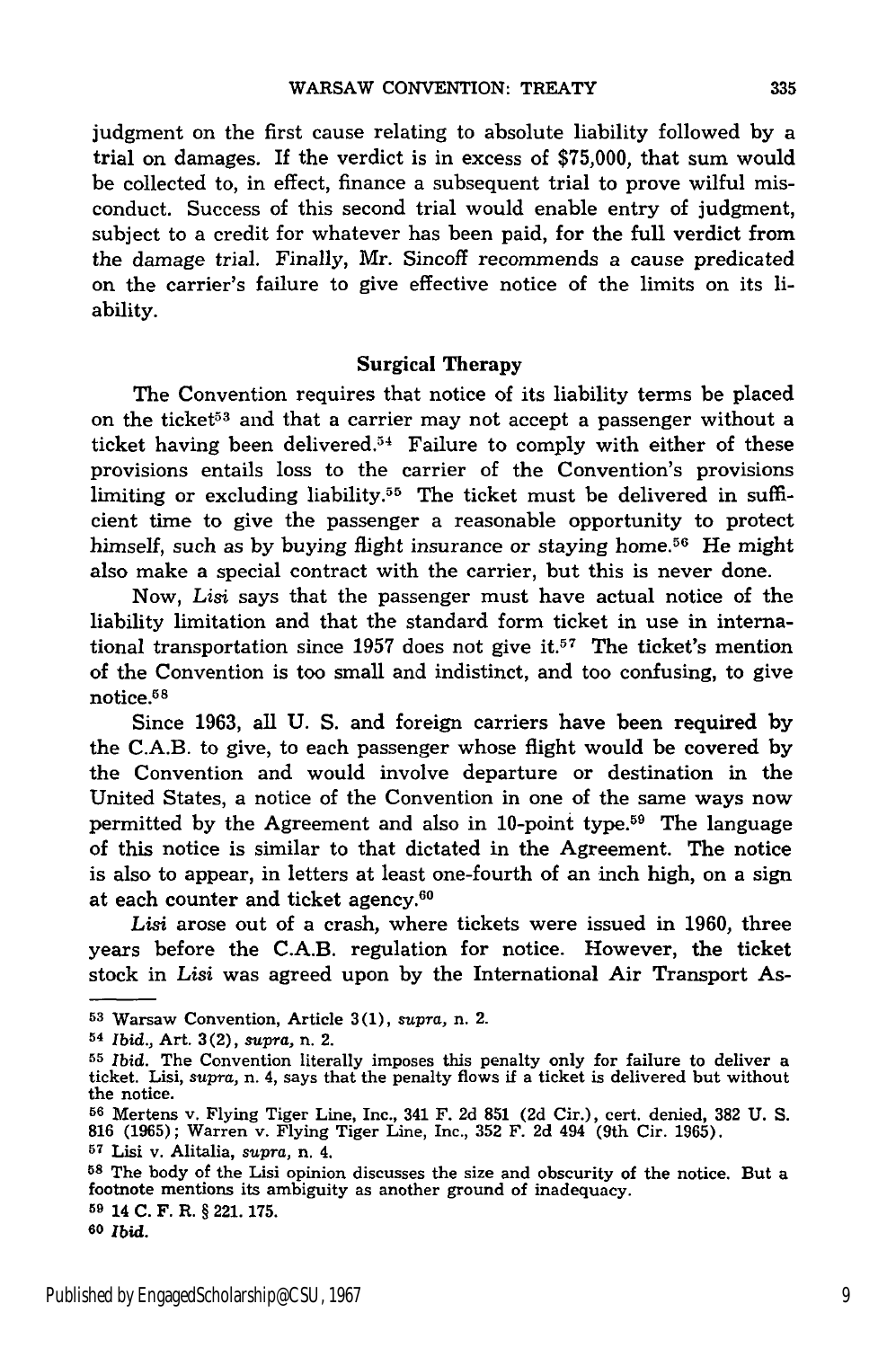sociation and has been used to date without significant variation by all international carriers. Indeed, not all the tickets in *Lisi* were issued by the defendant. Three were issued by T.W.A. and included the fatal Alitalia flight for a return from Rome.

It is questionable whether compliance with the alternatives offered by the C.A.B. regulation and the Agreement, of placing the notice on a piece of paper or on the ticket envelope, as opposed to placing it on the ticket, would be compliance with the Convention. The separate but accompanying notice may be deemed included in the contract with the passenger, the term used in the article of the Convention defining its scope. But the Convention article calling for notice specifies the ticket. The liability limitation in the Convention authorizes variation upward by special agreement. No authorization of variation appears in the Convention's provision for notice on the ticket.

However, the concept of effective delivery is itself a liberal interpretation of the notice provision of the Convention. The courts may be expected not to penalize a carrier merely because it has adopted an alternative promulgated by the C.A.B. or sanctioned by an agreement of which the C.A.B. has been an ardent sponsor. The Board also approved the standard ticket form involved in *Lisi,61* but its role was far more passive. Similarly, it will be embarrassing to the C.A.B., our agency most active in executing air carrier regulation, not to defer to its choice of words and type size in interpreting the concept of effective delivery under the Convention.

The notice could, however, be considerably improved. Both the 1963 C.A.B. regulation and the Agreement expressly, and the Convention implicitly, call for giving of notice to those passengers affected by these arrangements. But the prescribed language in the C.A.B. regulation and the Agreement, probably because counter personnel cannot be relied upon to distinguish Warsaw or Agreement flights, describe a highly qualified and conditioned notice for indiscriminate distribution. The recipient does not know if his flight will actually be governed by these arrangements. It should be possible

- a. for the notice distinctly to say to a particular passenger that his flight is subject to these arrangements and
- b. to program a computer to absorb any arrangement of ticket points and to advise whether a particular ticket requires giving the specific notice to the traveller, just as ticket agents have an instrument at their counter that advises of the reservation status of a flight.

The C.A.B. regulation and the Agreement provoke another practical problem in light of *Lisi.* Many passengers never see their tickets or do not receive them from the airline, and they may have no occasion to

**<sup>01</sup>**24 **C. A.** B. **575 (1957).**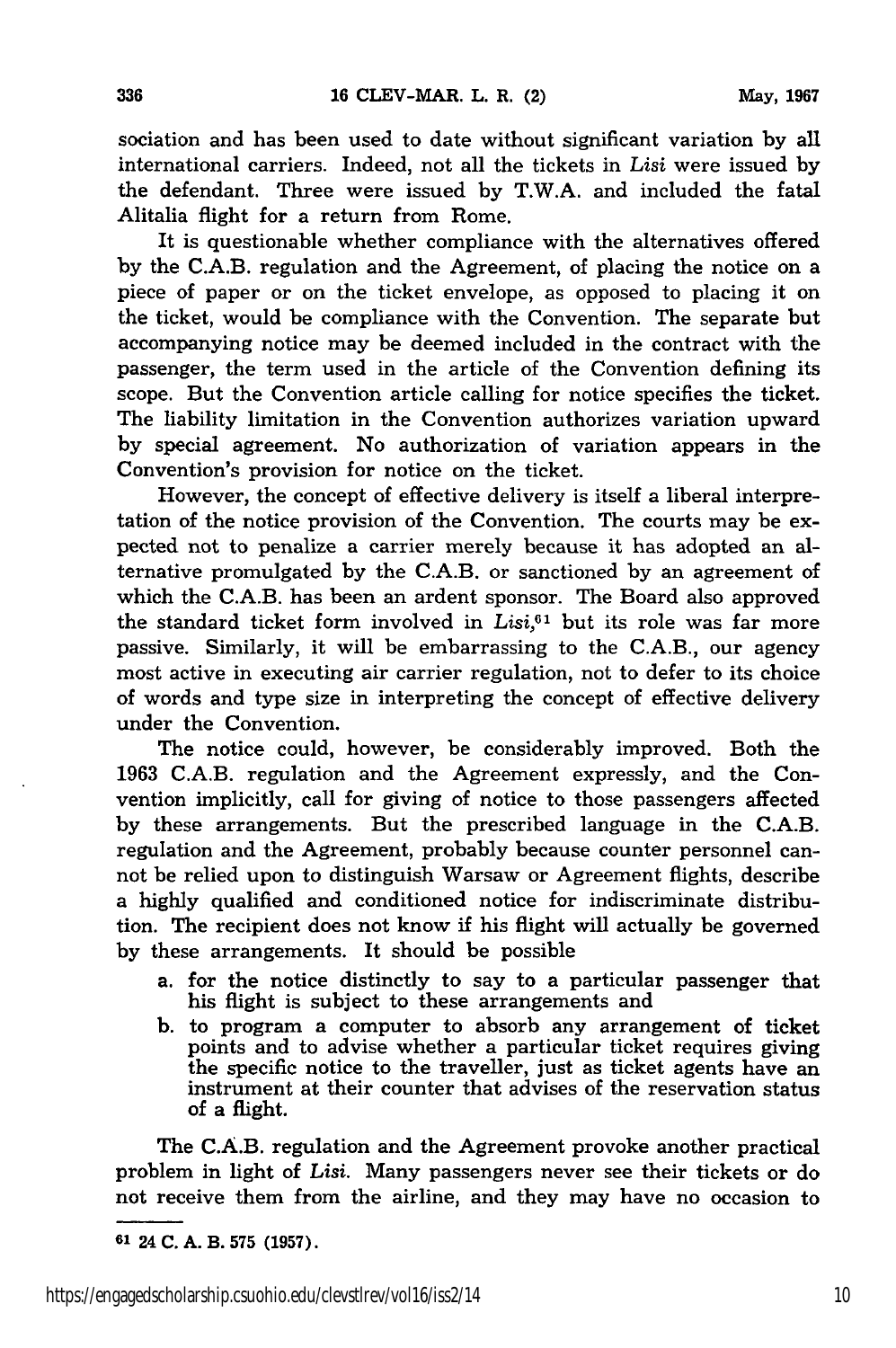see the counter notice. Husbands buy, hold and present tickets for their families. Secretaries buy tickets for their employers. The record in *Lisi* includes an affidavit by a claimant who was 18 at the time of the accident to the effect that he never saw the tickets; his mother had them. Also, the airlines accommodate latecomers and hold tickets until flight time for passengers who have reserved well in advance.

A similar problem arose twenty years ago in the *Froman* case. Miss Froman was injured on a U.S.O. tour. A tour manager handled all flight arrangements and ticket purchases. The Convention's notice provision is phrased ambiguously: "if the carrier accepts a passenger without a passenger ticket [with the notice on it] having been delivered.<br> **• .**, <sup>2</sup><sup>02</sup> To Miss Froman's contention that she personally had not been delivered a ticket and that she should not be bound by the Convention's limits, the court was able to say that the Convention does not require physical delivery of the ticket into the passenger's own hand.<sup>63</sup>

It is more difficult to say that the ticket and notice must not go to each passenger under the C.A.B. regulation and the Agreement. Both say that the carrier shall, "at the time of delivery of the ticket," "furnish [the notice] to each passenger." The carriers will have difficulty securing the cooperation of the passengers in compliance with these requirements. Indeed, in the *Froman* case, the court observed that it would ill serve the objects of the treaty to insist that the recipient of the ticket with its notice in every case be the passenger. $64$ 

For cases arising before 1963, *Lisi* answers many of these practical problems. The notice on the standard form international ticket is too small and too lacking in distinction to sustain effective delivery no matter who gets the ticket or when. But for post-1963 tickets, if concepts of agency or constructive receipt of the C.A.B. or Agreement notice are introduced to reconcile common practices with the language of these documents, they conflict with *Lisi's* interpretation of the treaty as requiring actual notice.

Where will the burden of pleading and proof be as to notice? In Lisi, the carrier pleaded the \$8,300 limit as a partial affirmative defense and that it has taken all necessary measures to avoid the accident, or such were impossible to take, as a complete affirmative defense. The notice issue arose on plaintiffs' motion to strike the defense. This suggests that it is for defendant to establish notice as a condition upon its assertion of defenses and not for plaintiff to plead and prove a breach of duty of defendant to give notice. That the Agreement changes the number in the Convention should not vary this allocation. Plaintiff will

**<sup>62</sup>**Warsaw Convention, Article 3 (2), *supra,* n. 2.

**<sup>63</sup>**Ross v. Pan American Airways, Inc., 299 N. Y. **88,** 95, **85** N. E. 2d **880, 884** (1949), cert. denied, 349 U. S. 947(1955).

**<sup>64</sup>***Id.* at **98, 85 N. E. 2d** at 885-6.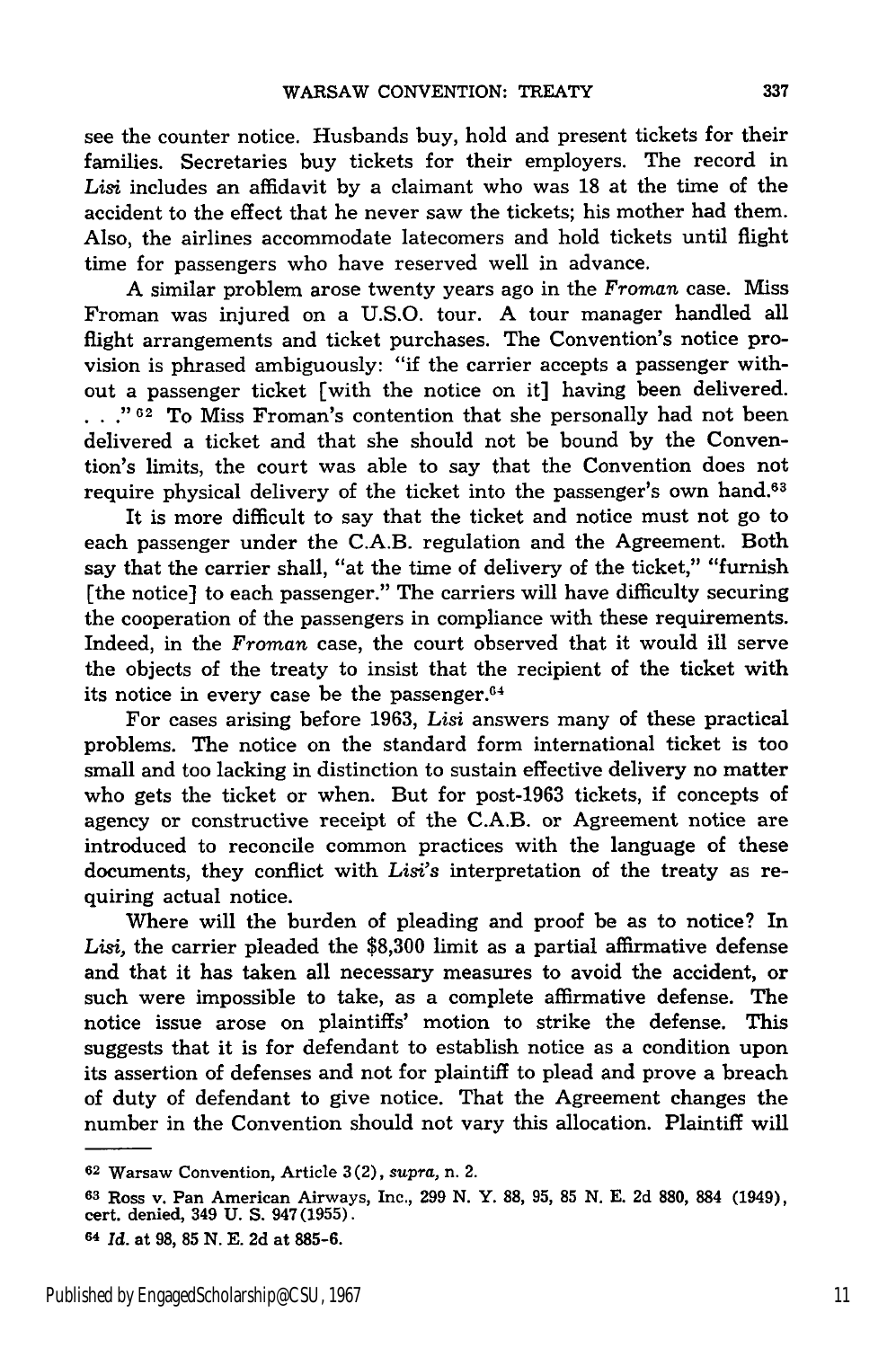be opting for defendant's inability to assert any limit. This allocation fairly reflects the ease of furnishing proof, particularly on the death of a passenger. It is consistent with the analysis in the *Froman* case:

that there must be a delivery of a ticket is thus a condition set up by the Convention itself, as a determinant of the applicability, or no, of the Convention's limited liability rules.<sup>65</sup>

It is consistent also with the phrasing of the Convention's penalty for failure to give notice:

Nevertheless, if the carrier accepts a passenger without a passenger ticket having been delivered he shall not be entitled to avail himself of those provisions of this Convention which exclude or limit his liability.6 "

### Prognosis **Guarded**

The Administration considers the Agreement only an interim one. It believes that empirical data and experience are yet needed to develop a resolution of the interests of the carriers, passengers and the courts. For example, the airlines have maintained that absolute liability, rather than being conducive to settlement, will increase the number of small or fraudulent claims or protract litigation. They reason that with the issue of liability secure to the claimant, he will be more obstinate in settling damages.

Also, the insurance burden on the industry, another of their arguments, cannot yet be calculated. The C.A.B. queried 60 U. S. carriers on changes in insurance costs because of the agreement. $\sigma$ <sup>7</sup> The information returned is inconclusive. Rates for many carriers are adjusted retrospectively only. Where rates have been finally readjusted, the increases have greatly varied. There is some relationship to the volume of international business. Local service routes operating wholly within the United States and carrying few international passengers have been little troubled. At the other extreme, carriers whose passenger operations are primarily international charters, such as the lines who help carry the large number of summer tourists to Europe, have experienced high rate increases. But for the major U. S. and foreign carriers, it is too soon to calculate increases in rates and percentages of operating cost.

A few and admittedly inadequate phone calls to air crash specialty firms in New York City indicate that there will be little or no concession in contingencies for handling crash cases. A smaller slice of recoveries for legal fees is another object of the government. Damages must still be proved and it is expected that executors of estates will insist on crashing the \$75,000 barrier. But cases arising out of the first crash under the Agreement are only starting.

**<sup>65</sup>***Id.* **at 97, 85 N. E. 2d at 885.**

**<sup>66</sup>**Warsaw Convention, Article **3(2),** *supra,* n. 2.

**<sup>67</sup>***Comments, supra,* **n. 25.**